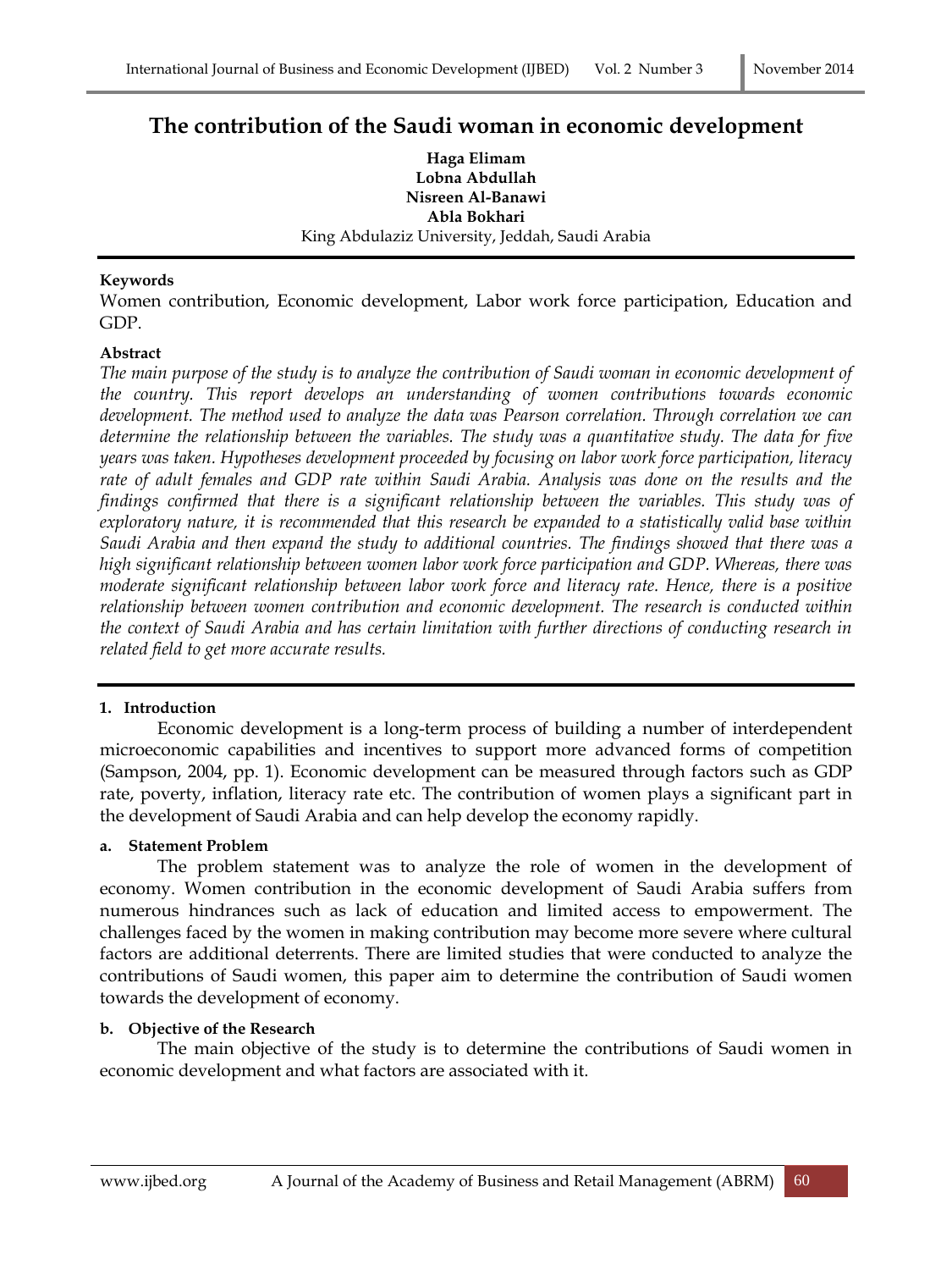# **c. Hypothesis**

Three sets of hypothesis based on the research area are rational. The sets shall be applied one after the other in the case to show the relationship between the variables i.e. if there is a positive or a negative relationship between them. The hypotheses are;

 $H_1$ : There is a significant relationship between the contribution of Saudi Women and Economic Development.

 $H_2$ : There is positive impact of Women Contribution on GDP

 $H_3$ : There is a positive relationship between education and Women's contribution.

# **d. Overview of the Study**

The study is divided into five parts. The first part is based on introduction which includes: problem statement, objective of the research and hypothesis and overview of the study. The second part deals with the literature review which includes: women empowerment and economic development, development of women education in Saudi Arabia and its major constraints, women employment and its current status in labor market. Third part deals with research methodology. Fourth part presents the analysis on contribution of Saudi women in economic development and focuses on the factors that are responsible in making contribution of women in development of economy. Fifth part comprises of the conclusion, which summarizes the whole research along with future recommendations.

# **2. Literature Review**

For comprehensive view of the study, academic and current literature was reviewed.

# **a. Women Empowerment & Economic Development**

Empowerment means giving authority or power to strengthen and build confidence in someone (World Bank, 2001, pp. 1). It is recognized that empowerment could be used as a tool for sustainable development in various fields i.e. Education and resources decision making power and authority and even in feeling sense of responsibility (Fatany, 2007, pp.26). Empowerment means to give authority or power such as could to strengthen and build confidence in them (World Bank, 2001, pp.2). It was considered in the society that women's empowerment may substitute the men's working force.

Gender development and the role it plays in national progress is a significant. Every nation handles things differently and clearly cultural context is of paramount importance, something that is especially true in the case of Saudi Arabia. This paper helps the reader to gain further insight into the complexities and challenges faced in regards to the role women are permitted to play in economic development in Saudi Arabia.

The issue of gender as a contributing factor to GDP and economic growth is a significant topic. Saudi Arabia with its own conservative laws and habits has slowly begun to recognise the importance of enabling some limited opportunities, which it trusts will help move the country forward. This paper gives some insight into the unique challenges and the modest progress being made.

The definition of the empowerment vary, at times it portray as potential to make their choices while on the other hand it is also expressed as capacity to shape the choices and thus empowerment has proven to be an representative for women in old expired society, where women were considered as a deprived segment. It is also recognized that empowerment used in different context. For economic development there should be equal resource sharing among men and women (Zahidi, 2005, pp. 5). Global economic institutions, policies and national government's policies contribute to women's empowerment.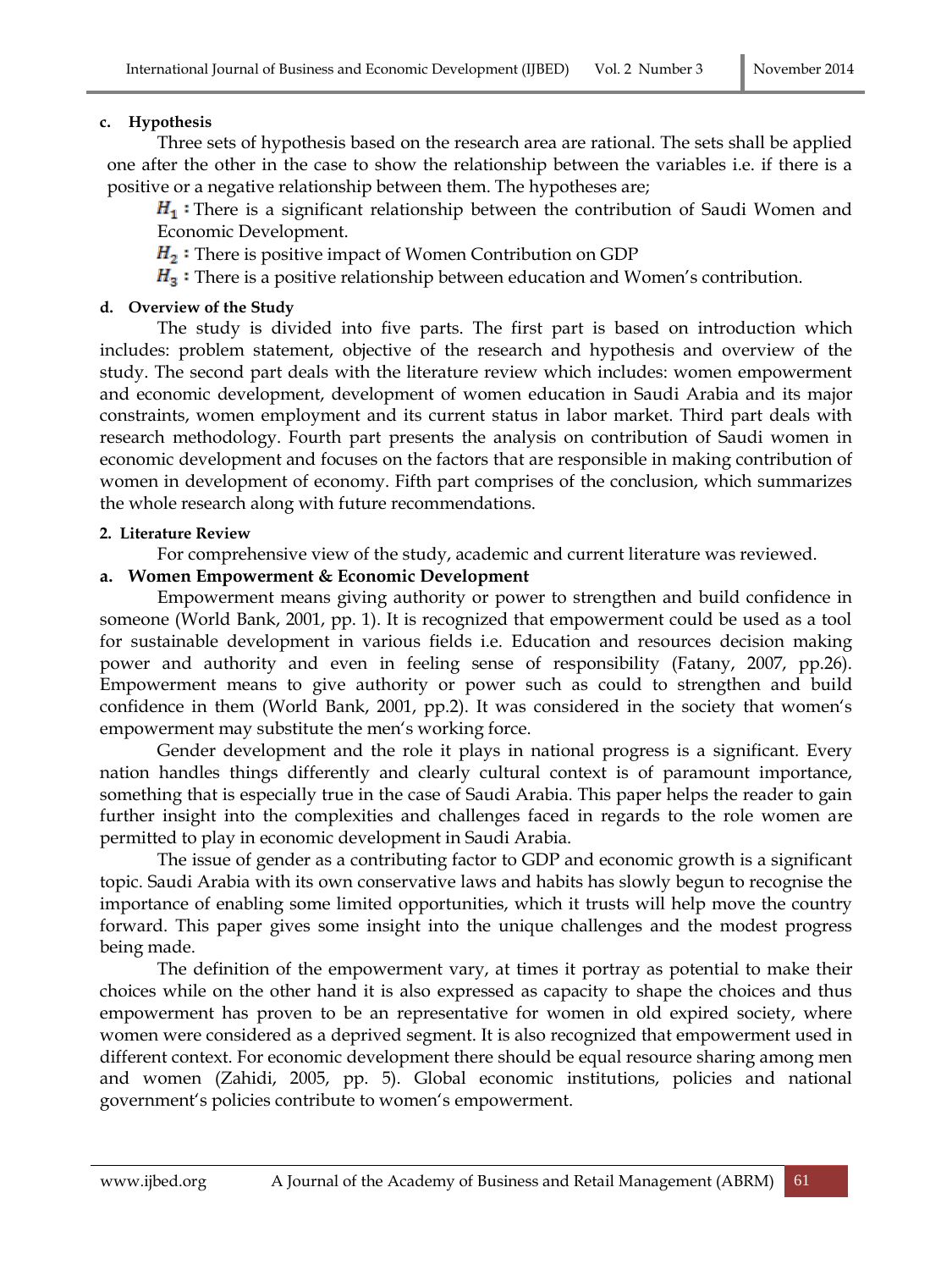#### **b. Development of Women's Education in Saudi Arabia**

Development of education system in Saudi Arabia grew with the development of economy. Earlier girls were restricted to stay at their homes because of the traditional norms and gender segregation (AlMunajjed, 2009, pp. 8). On the contrary, today investment in female education has become crucial for the development of the economy. Education of women is related to various measures of development such as reducing population growth, improvement in health and nutrition and literacy rate is also increased (AlMunajjed, 2009, pp. 9). Investment by Saudi government for the development of education system and developing its economy by increasing foreign investment, increasing the contribution of women through labor force participation can lead the global economy to its height (Royal Embassy of Saudi Arabia, 2012, pp. 2). Together these developments have opened the Saudi economy to extraordinary opportunities. The best source for the growth of Saudi Arabia is to increase its GDP.

#### **c. Major Constraints Affecting the Education of Women**

The government of Saudi Arabia has mixed policies while treating women in light of Saudi law. The law Q 3:14 states that women are equal to the ground of cattle, horses, gold, silver and wealth and furthermore Q 2:228 states that men and women are not equal. However, there are many disadvantages in implementation of these laws and they are not fully implemented in the society. There is a mixture of traditions, laws, social beliefs, norms and policies that exert considerable influence on the lives of women and limits their opportunity to complete their education (AlMunajjed, 2009, pp. 10). Early marriages of women may also be the factor that can be a constraint in educating a woman (AlMunajjed, 2009, pp. 12). Traditional roles of men and women in the society always favor men over women. Low level of awareness among girls can also be the factor that keeps women away from education.

#### **d. Women's Employment in Saudi Arabia**

Labor market of Saudi Arabia reveals different potentials and challenges. In 2013, a survey by International Monetary Fund showed that 34% of women labor force was unemployed (Saudi Arabia: Selected Issues, IMF, 2003). The government of Saudi Arabia is making a lot of efforts to improve the position of women in terms of employment (Saleh, 2007, pp.337). However, there are number of factors that continue to hinder the participation of Saudi women in labor market to increase the performance of economic development (Fatany, 2007, pp. 49). Incorporation of women in labor market cannot be achieved overnight; it can be achieved if the government shift to knowledge based economy. Employment of women is a vital element for the macroeconomic policy to promote economic development.

# **e. The Current Status of the Saudi Woman in Labor Market**

Female labor force participation has been one of the main sources of the Saudi labor market in developing the economy over the last fifty years (Asmari, 2008, pp.18). For evaluating the current status of the woman at the labor market, the researcher explore certain general feature that include specifying the number of females at the labor market, knowing the expected development rate by using available data and estimation of unavailable data.

It is conspicuous that there is a sluggish increase in the labor market in the numbers of females in comparison to the successive increase in those of males. This underlines the decline at the development rate of females when compared with those of males. For instance, the rate of women contributions reached approximately 7% in 2010, while was found to be around 3.5% in 2012; and that these situations are expected to continue till 2018 unless clear policies are adopted and conducive climate for women's effective absorption and involvement made available.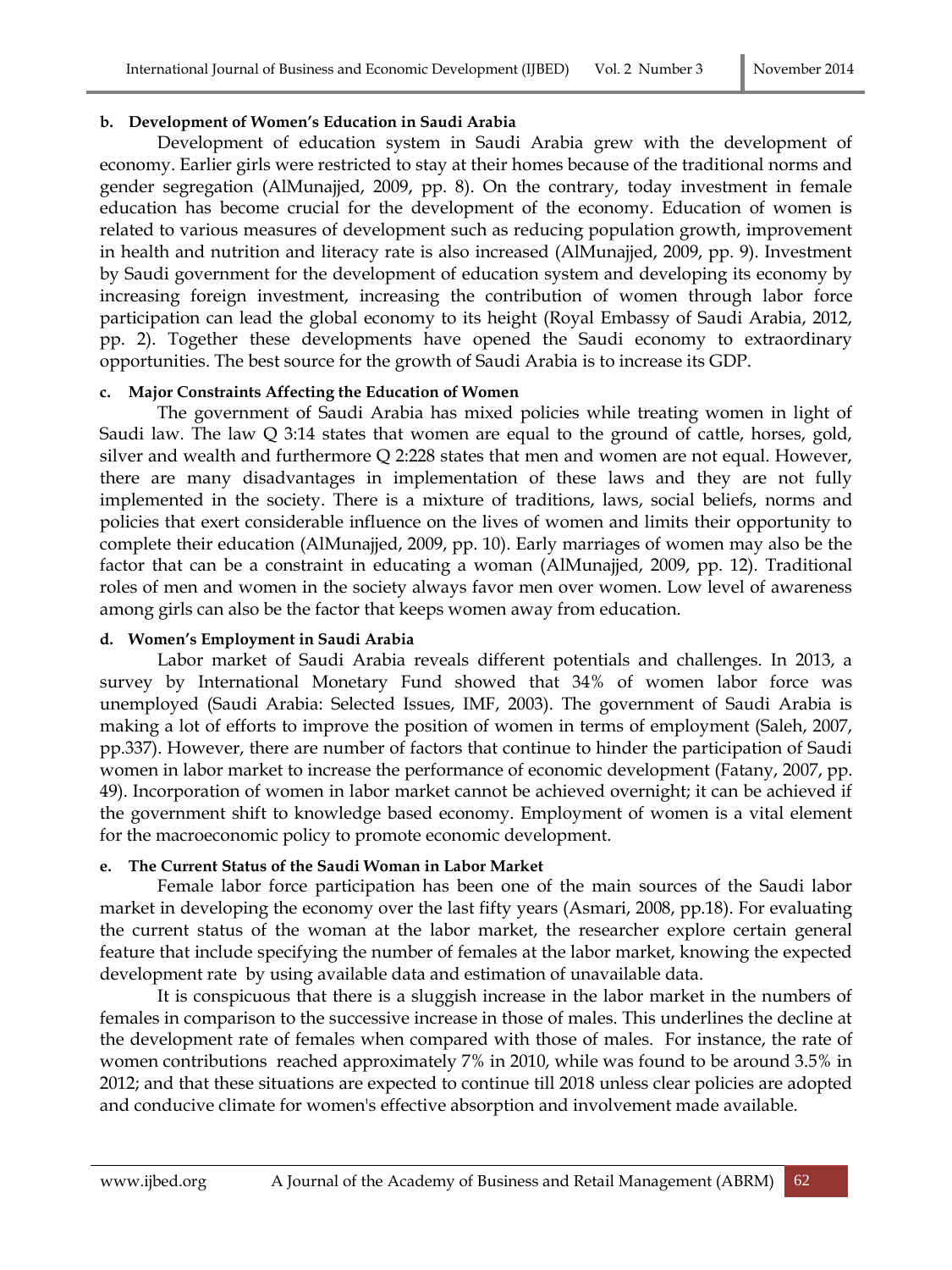| Year | Male    | Female | Total   |
|------|---------|--------|---------|
| 2008 | 3513032 | 659487 | 4173019 |
| 2009 | 3580790 | 705725 | 4286515 |
| 2010 | 3706133 | 730428 | 4436561 |
| 2011 | 3835863 | 755996 | 4591859 |
| 2012 | 3970134 | 782459 | 4752593 |

Table 1: This displays the numbers of females at the labor market for the years 2008-2012

Source: Saudi Arabian Monetary Agency-Annual Reports (47, 48 & 49), (2008-2013)

The manpower of both males and females has been estimated after 2012 by using general trend and by supposing the continuation of the situations as they were, in addition to comparing the rate of participation of manpower of both sexes (male and female) with the total number of the national accounted manpower.

According to the data of Table 1, when was glanced at the percentages of the females at the labor market during 2008, 2009, 2010, 2011 and 2012 reached 15.8%, 16.4%, 16.4% , 16.4% and 16.5% respectively, the researcher remarked the relative increase in the percentage between 2008 and 2009 and which increased in 2010, but remained stable later at 16.4%.

When you compare the rate of the national manpower participation at the labor market between 2008 and 2012, you clearly notice the substantial difference between the two sexes ; as the participation rate of females reached 15.8% and 16.4% respectively , whereas that of males reached in the same period reached to 84.2% and 83.6% respectively (Saudi Arabian Monetary Agency Report, 2012).

#### **3. Research Methodology**

After making a careful review of available literature on the subject, as well as using statistical data collected from the website of World Bank. The present study is based on quantitative methods of research; relevant secondary data was collected from the World Bank for the year 2008-2012. The secondary data collection system based on already collected information from different sources, it is considered as high degree of validity. SPSS was used to run the data and get the relevant results.

# **5. Findings**

The finding for the study shows:

| Year.                              | Literacy rate Among<br>Adult females<br>(n.96) | Labor Work Force<br>Participation rate<br>(1n 96) | GDP<br>(1n 96) |
|------------------------------------|------------------------------------------------|---------------------------------------------------|----------------|
| the company of the company<br>2008 | 79.4                                           | 18                                                | 8.4            |
| 2009                               | 80.7                                           | ŧΞ                                                | 1.8            |
| 2010                               | 81.35                                          | 18<br>- -                                         | 7.4            |
| 2011                               | 87.5                                           | 18                                                | 8.6            |
| 2012                               | 61                                             | 18                                                | 5:8            |

#### Source: World Bank (2014)

**Table 2.** Shows the data which is collected from the website of World Bank. The data shows the literacy rate of adult females of Saudi Arabia i.e. % of females ages 15 and above, labor work force participation rate and GDP in %.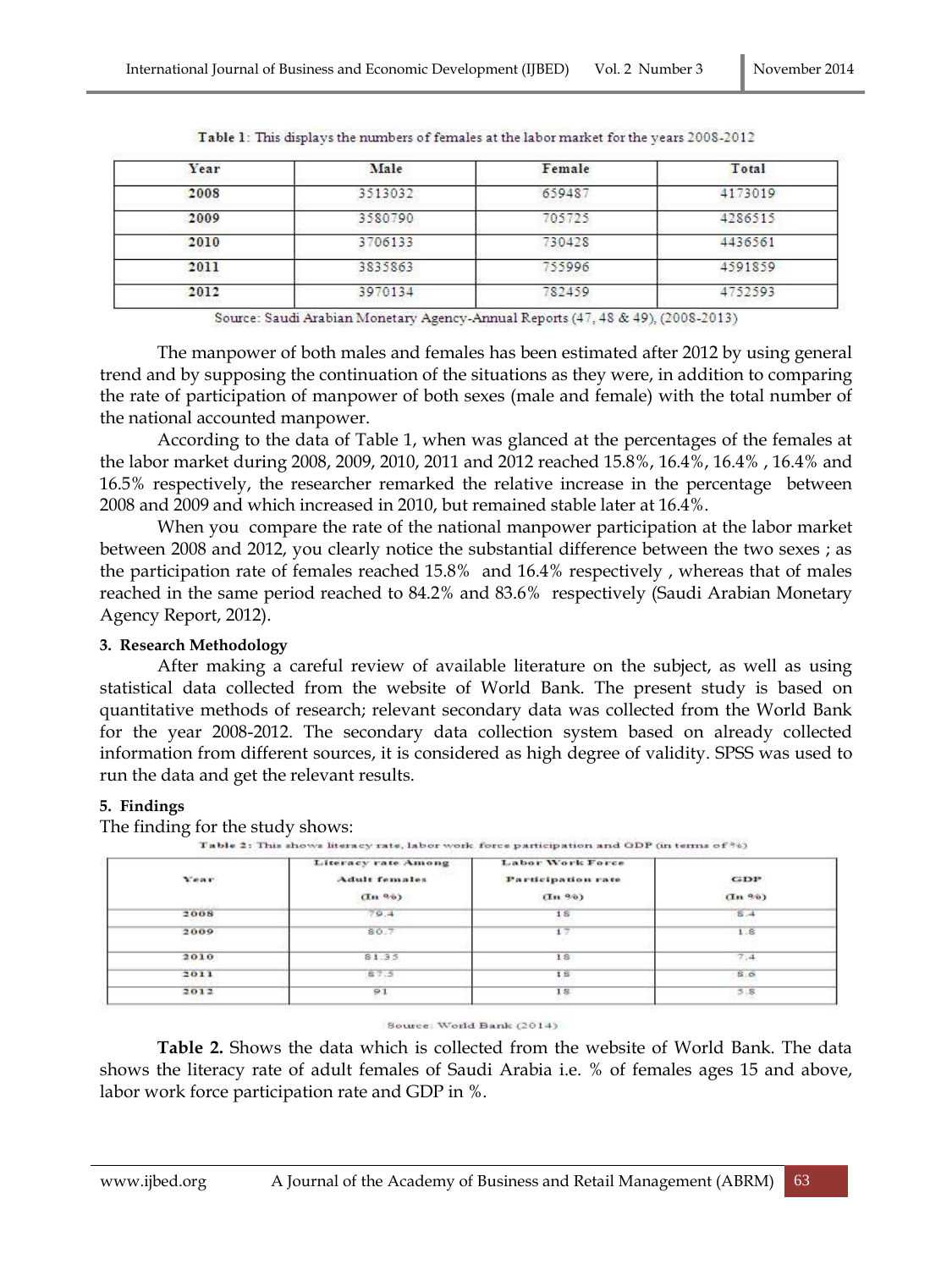| $\sim$ $\sim$ $\sim$ $\sim$ $\sim$ | 1.10.111001.4 |
|------------------------------------|---------------|
|                                    |               |
|                                    |               |

|                                         |                                        | <b>Labor Work</b><br>Force<br>Participation rate<br>(9) | GDP(%)          |
|-----------------------------------------|----------------------------------------|---------------------------------------------------------|-----------------|
| Labor Work Force Participation rate (%) | Pearson Correlation<br>Sig. (2-tailed) |                                                         | $.918*$<br>.028 |
|                                         |                                        | $\tilde{z}$                                             |                 |
|                                         | Pearson Correlation                    | $.918*$                                                 |                 |
| GDP(%)                                  | Sig. (2-tailed).                       | .028                                                    |                 |
|                                         |                                        |                                                         |                 |

Table 3: Correlation between labor work force participation & GDP

\*. Correlation is significant at the 0.05 level (2-tailed).

**The table 3.** Shows the correlation between labor work force participation of women and GDP. The result indicates that both variables are highly significant i.e. 0.918 which is greater than 0.05.

|               |                     |     | Labor Force   Literacy Rate |
|---------------|---------------------|-----|-----------------------------|
|               | Pearson Correlation |     | -36                         |
| Labor Force   | Sig. (2-tailed)     |     | 343                         |
|               |                     |     |                             |
|               | Pearson Correlation | 36  |                             |
| Literacy Rate | Sig. (2-tailed)     | 543 |                             |
|               |                     |     |                             |

Table 4: Correlations between labor force & literacy rate

**The table 4.** Shows the correlation between labor force participation of women and literacy rate. The result indicates that both variables are moderately significant i.e. 0.367 which is greater than 0.05.

#### **6. Discussion**

The data used of literacy rate of adult females, labor work force participation of women and GDP rate of Saudi Arabia from 2008 to 2012, to trace out the relationship between economic development and indicators of women contribution: women's labor force participation and literacy rate of adult females. Analysis indicated that there was a significant relationship between each of them. Hence, Pearson correlation indicated the relationship between each variable. Women's contribution can improve the economic development through labor work force participation. Labor work force participation first declines and then increases helping the economy to move toward betterment.

Our analysis identified that there was high significant relationship between the women labor force participation and GDP which indicates that higher the participation higher will be the GDP which will eventually lead towards the development of the economy. Earlier the research conducted by Paxson & Mammen, (2000) stated that increase in labor force participation will eventually lead towards the increase in GDP which will develop the economy of the country. There is a little error i.e. 0.028 and the significant rate is high above the level of 0.05 i.e. 0.918. Hence, the hypothesis is proved that there is a positive impact of labor force participation on GDP.

Furthermore, Table 2 indicates the moderate level of significance among the labor force participation and literacy rate. This shows higher the level of literacy rate higher will be the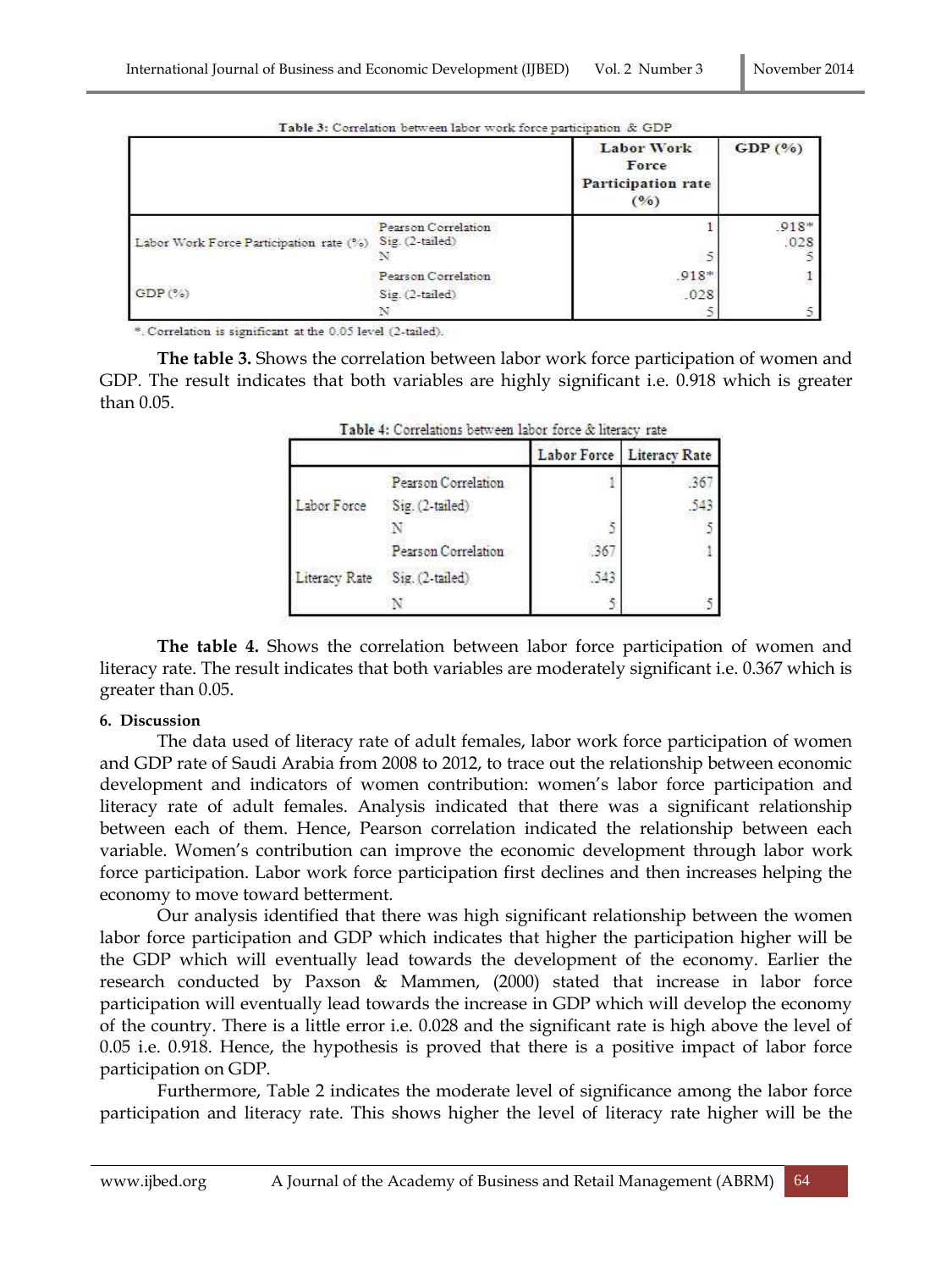participation of labor force of adult women. Hence, awareness among women can be created through educating them.

Taken as a whole, the study indicated that there was a significant positive relationship between labor force participation and economic development and positive relationship between the labor force and literacy rate. However, to develop the economy women education level should rise and women should be employed and this will eventually increase labor force participation. The idea to educate women at higher level will make the economy grow faster and will enhance their contribution in the economic development of the country.

In addition, the idea that woman's economic opportunities to contribute in the economic development do not keep pace with men's development and this has led to argue that women become marginalized with development. The idea is implicit in the literature review of the study, which indicates that empowerment of women is necessary to let them take decision and help them contribute on the development of the economy (Fatany, 2007, pp.28).

# **7. Conclusion**

All in all, the research was conducted to determine the contribution of Saudi women in the economic development and what factors are responsible in increasing or decreasing the contributions of Saudi women. The analysis concluded that labor work force participation plays an important role in increasing the GDP of the country. Equal participation of women in the society can develop the economy and. The obstacles that are faced by the women are lack of education and awareness programs. The findings concluded that there is a significant and positive relationship between women contribution and economic development; whereas economic development was measured in terms of GDP rate and women contribution was evaluated in terms of education and labor work force participation.

# **8. Research limitations & Direction for Further research**

This research has certain limitations that restrict more accurate results to be developed. Time constraint serves as the major hindrance in conducting the study. There can be many variables that could be considered to measure the economic development such s poverty, inflation, GNP etc. Similarly, women contribution was also limited to labor work force participation and education in this study. Further research is necessary in this study to get more accurate results. In addition, the data should be compared will other countries to analyze the actual economic position of the country.

# **9. Recommendations**

Taking Qatar as an example for Women empowerment in Economic Development

If female employment rates through empowerment were to embark on, to match the male rates, a country's GDP might likely see a considerable improvement. A top benchmark is the case study of Qatar, having the highest ratio of employed women in the Arab world. Qatar takes the lead in terms of employment of women as some 60 percent of Qatari women who are educated and employable have joined the workforce and playing a major role in economic development.

# **a. Increasing Women's Participation Can Radically Change Arab Economies**

The studies indicate that participation of women could drastically increase the GDP of the country (Saidi, 2013, pp.1). If women start participating same as men they can nearly double the growth rate. Increase in participation will increase the growth of Saudi Arabia by 8 to 9 % per annum by 2030 (Saidi, 2013, pp. 1). The economic performance of the country cannot be transformed through the magic of wind. Certain steps have to be taken to change the law, to marginalize and eliminate the discrimination against women.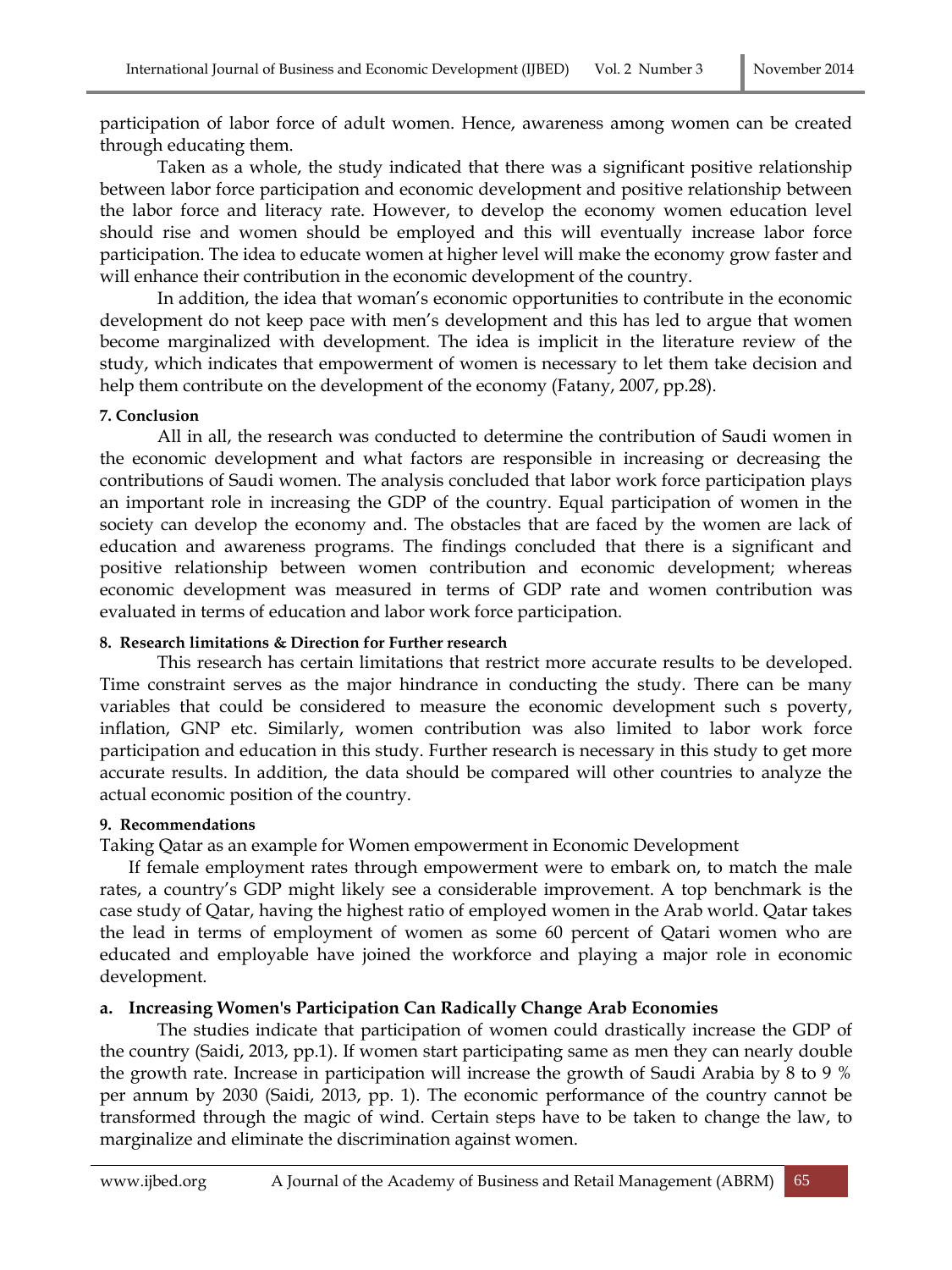# **b. New Economic Fields for the Woman's Participation in Development**

New Economic fields and awareness programs should be developed to increase the participation of women in developing the economy. Employment should be created for women so they can contribute more in the economic development. Education is the primary factor that should be considered to increase the participation of women (McKenna, 2009, pp.7).

# **c. Change Laws & Regulations That Discriminate Against Women**

Women empowerment is necessary to increase the role of women in the economy. Arab government has developed policies to eliminate the discrimination among genders. However, gender discrimination in Saudi Arabia is typically codified in law or civil codes (Saidi, 2013, pp. 1). In most of the Islamic countries women cannot do job or have to take permission from their male representative for employment. This requires a lot of effort to change the mindset of the people.

The World Bank's survey on Women, Business and the Law highlights that Saudi Arabia region is the one where women face highest number of restrictions (Saidi, 2013, pp.1). The greater parity is associated with labor force participation by women. There are limits on industries where women can work.

# **References**

- AlMunajjed, M. (2009). Women's Education in Saudi Arabia The Way Forward. *Booz & Company*. Pp. 1-23. Data retrieved from
- http://www.ideationcenter.com/media/file/Womens\_Education\_in\_SaudiArabia\_Advance\_L ook\_FINALv9.pdf
- Asmari, M. G.H. (2008). Saudi Labor Force: Challenges and Ambitions. *Sociology Department, Faculty of Arts and Humanities, King Abdulaziz University, Jeddah, Saudi Arabia*. Pp. 1-41. Data retrieved from www.kau.edu.sa/Files/320/Researches/51275\_21466.**pdf**
- Fatany, S. (2007). Saudi Women Towards A New Era. *Ghalnaa Publications*. Pp. 11-83. Data retrieved from
- http://d1.islamhouse.com/data/en/ih\_books/single/en\_Women\_saudi\_Towards\_A\_New\_Era .pdf
- Jiffry, F. (2014). Unemployment rate among Saudi women hits 34%. *Arab News*. Pp. 1. Data retrieved from http://www.arabnews.com/news/560096
- Kingdom of Saudi Arabia, (2012). Saudi Arabian Monetary Agency-Annual Reports. The latest economic developments. *Research and Statistic Departments*. Pp. 8-180. Data retrieved from http://www.sama.gov.sa/sites/samaen/ReportsStatistics/ReportsStatisticsLib/5600\_R\_ Annual\_En\_48\_2013\_02\_19.pdf
- McKenna, D. M. (2009). Women Entrepreneurs in Riyadh, Saudi Arabia. *University of Maryland University College (UMUC)*. Pp. 2-13. Data retrieved from
- http://static.wamda.com/web/uploads/resources/UMUC\_WP-2009-02.pdf
- Paxson, C & Mammen, k. (2000). Women's Work and Economic Development. *The Journal of Economic Perspectives*. Pp. 141-164. Data retrieved from
- http://www2.econ.iastate.edu/classes/econ321/orazem/mammon-development.pdf
- *Royal Embassy of Saudi Arabia*. (2012). The Kingdom of Saudi Arabia Political, Social and Economic Initiatives. Pp. 4-8. Data retrieved from
- http://www.saudiembassy.net/files/PDF/Reports/Development\_Report.pdf
- Saidi, N. H. (2013). The Real Arab Spring Is About Women and Economic Development. *The Huffington Post.* Pp.1. Data retrieved from http://www.huffingtonpost.com/dr-nasser-hsaidi/the-real-arab-spring-is-a\_b\_4206716.html